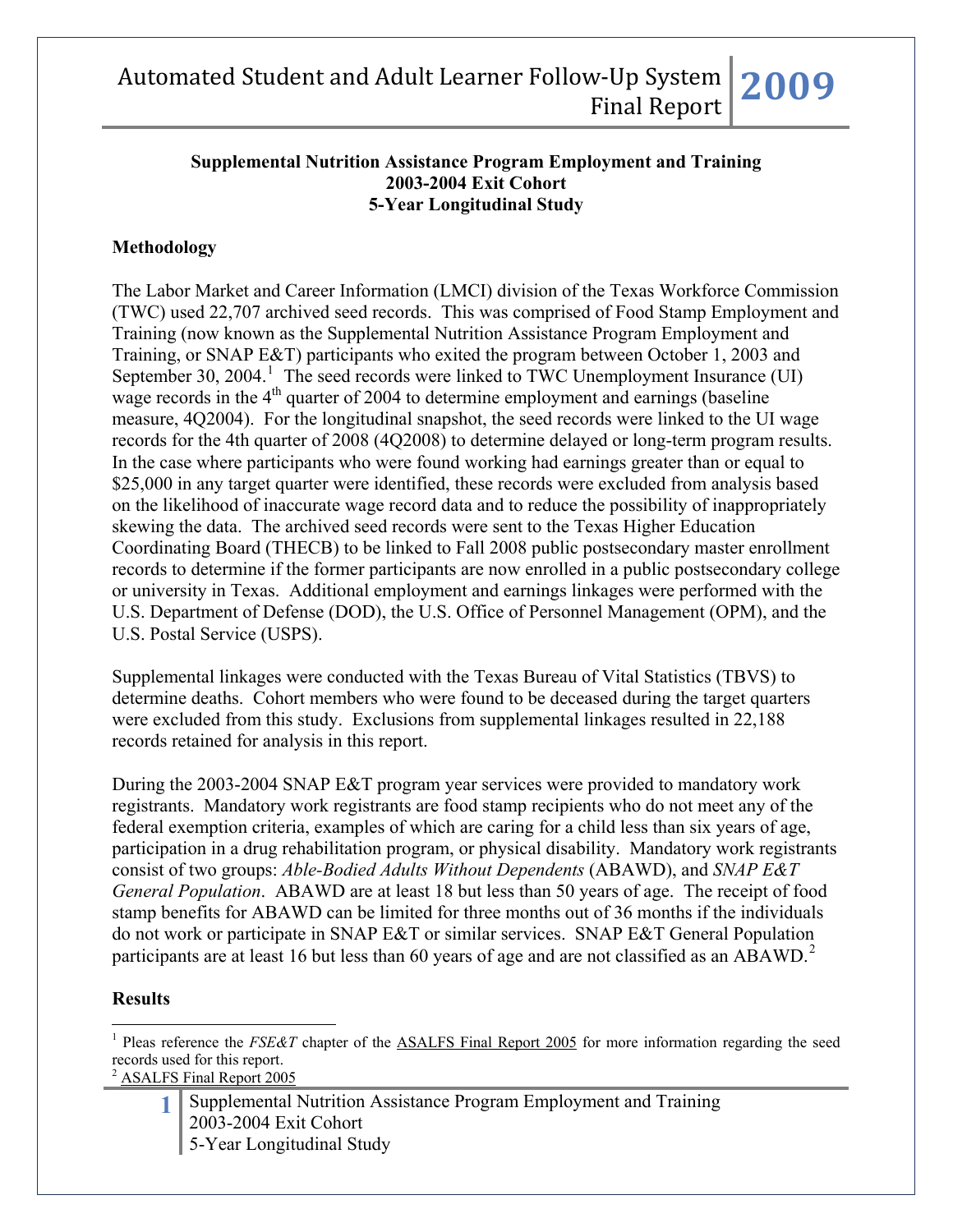Table 1 shows employment and earnings by class in 4Q2004 and 4Q2008. SNAP ABAWD participants had the highest employment in 4Q2004 with 49.3 percent employed, and they also had the highest median quarterly earnings with \$2,529. Overall employment for the cohort in 4Q2004 was 48.8 percent with median quarterly earnings of \$2,458.

Five years after exit in 4Q2008, SNAP E&T General Population had the highest employment with 49.0 percent employed, while ABAWD again had the highest median quarterly earnings with \$4,114. Overall employment for the cohort in 4Q2008 was 47.1 percent with median quarterly earnings of \$3,912.

| All Working in 4Q2004             |                         |                       |         |                 |  |  |  |  |
|-----------------------------------|-------------------------|-----------------------|---------|-----------------|--|--|--|--|
|                                   |                         | N                     | %       | <b>Median</b>   |  |  |  |  |
| <b>Class</b>                      | N                       | Working               | Working | <b>Earnings</b> |  |  |  |  |
| <b>ABAWD</b>                      | 10,655                  | 5,253                 | 49.3    | \$2,529         |  |  |  |  |
| <b>E&amp;T General Population</b> | 11,533                  | 5,571                 | 48.3    | \$2,413         |  |  |  |  |
| <b>Total</b>                      | 22,188                  | 10,824                | 48.8    | \$2,458         |  |  |  |  |
|                                   |                         | All Working in 4Q2008 |         |                 |  |  |  |  |
|                                   | %<br><b>Median</b><br>N |                       |         |                 |  |  |  |  |
| <b>Class</b>                      | N                       | Working               | Working | <b>Earnings</b> |  |  |  |  |
| <b>ABAWD</b>                      | 10,655                  | 4,802                 | 45.1    | \$4,114         |  |  |  |  |
| <b>E&amp;T General Population</b> | 11,533                  | 5,653                 | 49.0    | \$3,775         |  |  |  |  |
| Total                             | 22,188                  | 10,455                | 47.1    | \$3,912         |  |  |  |  |

### **Table 1. Employment and Earnings by Ethnicity**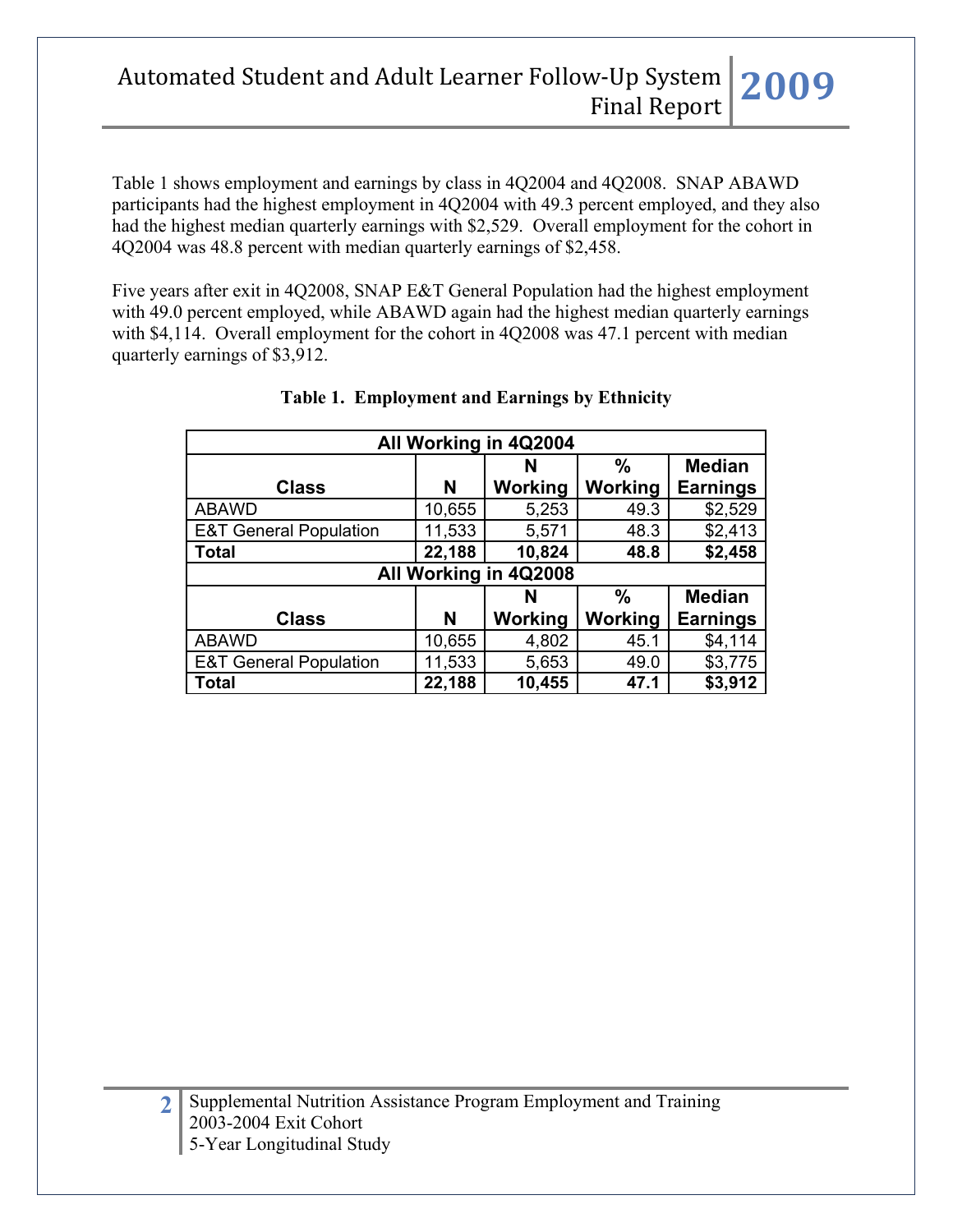When the results are analyzed by gender, one can see the majority of the cohort is Female (Table 2). Females had the highest employment at 4Q2004 with 49.6 percent, though Males had the highest median quarterly earnings with \$2,809. At the longitudinal snapshot in 2008, 49.5 percent of females were found employed. Male exiters had median quarterly earnings of \$4,732 in 4Q2008.

| All Working in 4Q2004 |        |                       |                |                 |  |  |
|-----------------------|--------|-----------------------|----------------|-----------------|--|--|
|                       |        | N                     | %              | <b>Median</b>   |  |  |
| Gender                | N      | Working               | <b>Working</b> | <b>Earnings</b> |  |  |
| Male                  | 9,380  | 4,468                 | 47.6           | \$2,809         |  |  |
| Female                | 12,808 | 6,356                 | 49.6           | \$2,287         |  |  |
| <b>Total</b>          | 22,188 | 10,824                | 48.8           | \$2,458         |  |  |
|                       |        | All Working in 4Q2008 |                |                 |  |  |
|                       |        | N                     | %              | <b>Median</b>   |  |  |
| Gender                | N      | Working               | Working        | <b>Earnings</b> |  |  |
| Male                  | 9,380  | 4,120                 | 43.9           | \$4,732         |  |  |
| Female                | 12,808 | 6,335                 | 49.5           | \$3,515         |  |  |
| <b>Total</b>          | 22,188 | 10,455                | 47.1           | \$3,912         |  |  |

|  | <b>Table 2. Employment and Earnings by Gender</b> |  |
|--|---------------------------------------------------|--|
|  |                                                   |  |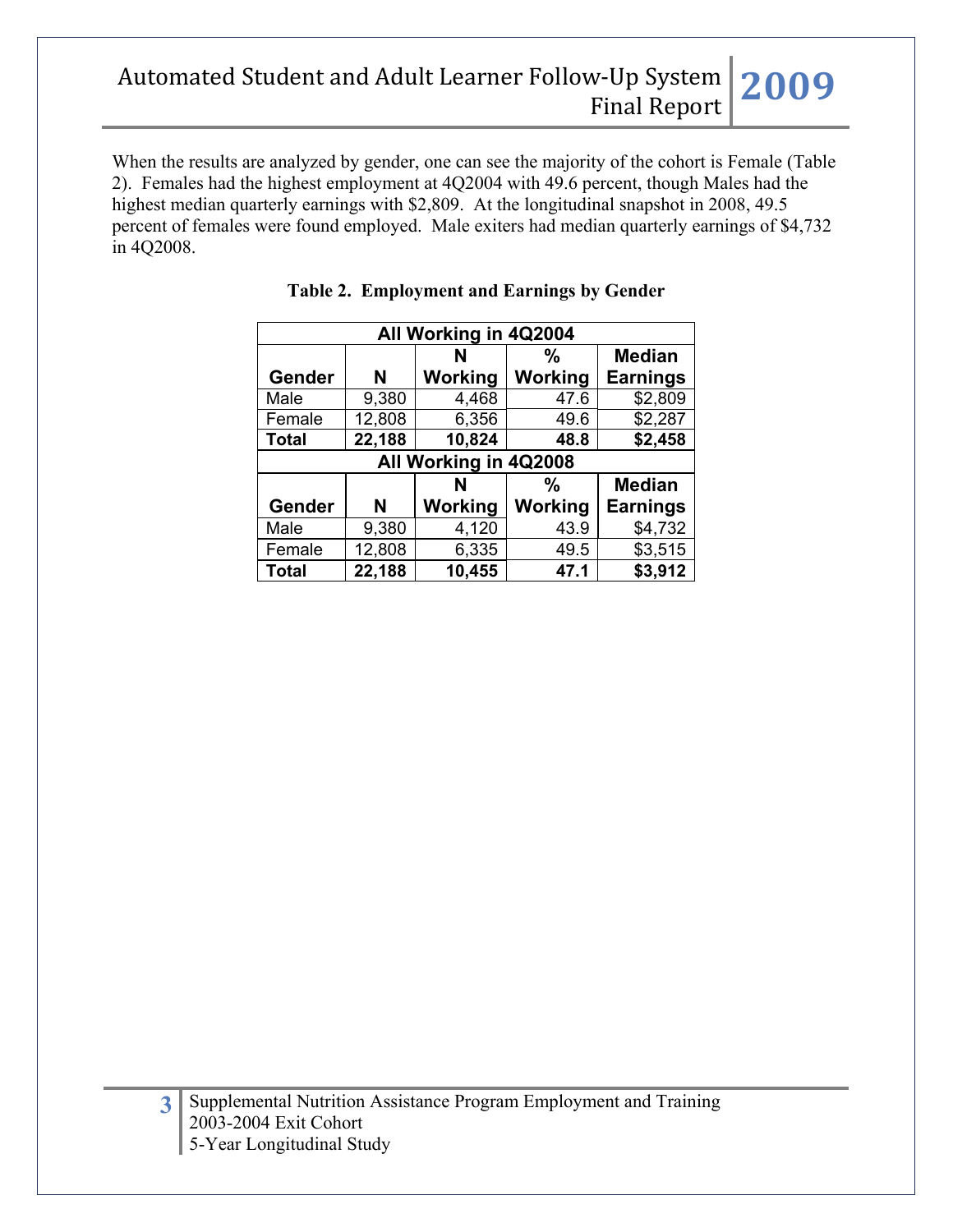Excluding those whose ethnicity was unknown, Hawaiian Native or Pacific Islanders had the highest employment percentage in 4Q2004 with 52.0 percent employed (Table 3). Asians had the highest earnings in 4Q2004 with median earnings of \$3,131. In 2008 Hispanics had the largest percentage of participants employed, 50.1 percent, and Hawaiian Native or Pacific Islanders posted the highest median earnings with \$5,426.

| All Working in 4Q2004 |        |                       |               |                 |  |  |  |  |
|-----------------------|--------|-----------------------|---------------|-----------------|--|--|--|--|
|                       |        | N                     | $\frac{0}{0}$ | <b>Median</b>   |  |  |  |  |
| <b>Ethnicity</b>      | N      | Working               | Working       | <b>Earnings</b> |  |  |  |  |
| Other/Unknown         | 20     | 13                    | 65.0          | \$1,169         |  |  |  |  |
| Hawaiian Native or    |        |                       |               |                 |  |  |  |  |
| Pacific Islander      | 25     | 13                    | 52.0          | \$3,086         |  |  |  |  |
| Asian                 | 93     | 40                    | 43.0          | \$3,131         |  |  |  |  |
| American Indian       | 192    | 85                    | 44.3          | \$2,475         |  |  |  |  |
| White                 | 5,323  | 2,480                 | 46.6          | \$2,669         |  |  |  |  |
| <b>Black</b>          | 6,644  | 3,247                 | 48.9          | \$2,462         |  |  |  |  |
| Hispanic              | 9,891  | 4,946                 | 50.0          | \$2,359         |  |  |  |  |
| <b>Total</b>          | 22,188 | 10,824                | 48.8          | \$2,458         |  |  |  |  |
|                       |        | All Working in 4Q2008 |               |                 |  |  |  |  |
|                       |        | N                     | $\frac{0}{0}$ | <b>Median</b>   |  |  |  |  |
| <b>Ethnicity</b>      | Ν      | Working               | Working       | <b>Earnings</b> |  |  |  |  |
| Other/Unknown         | 20     | 10                    | 50.0          | \$7,158         |  |  |  |  |
| Hawaiian Native or    |        |                       |               |                 |  |  |  |  |
| Pacific Islander      | 25     | 12                    | 48.0          | \$5,426         |  |  |  |  |
| Asian                 | 93     | 39                    | 41.9          | \$4,446         |  |  |  |  |
| American Indian       | 192    | 84                    | 43.8          | \$3,892         |  |  |  |  |
| White                 | 5,323  | 2,240                 | 42.1          | \$4,176         |  |  |  |  |
| <b>Black</b>          | 6,644  | 3,115                 | 46.9          | \$3,972         |  |  |  |  |
| Hispanic              | 9,891  | 4,955                 | 50.1          | \$3,774         |  |  |  |  |
| <b>Total</b>          | 22,188 | 10,455                | 47.1          | \$3,912         |  |  |  |  |

### **Table 3. Employment and Earnings by Ethnicity**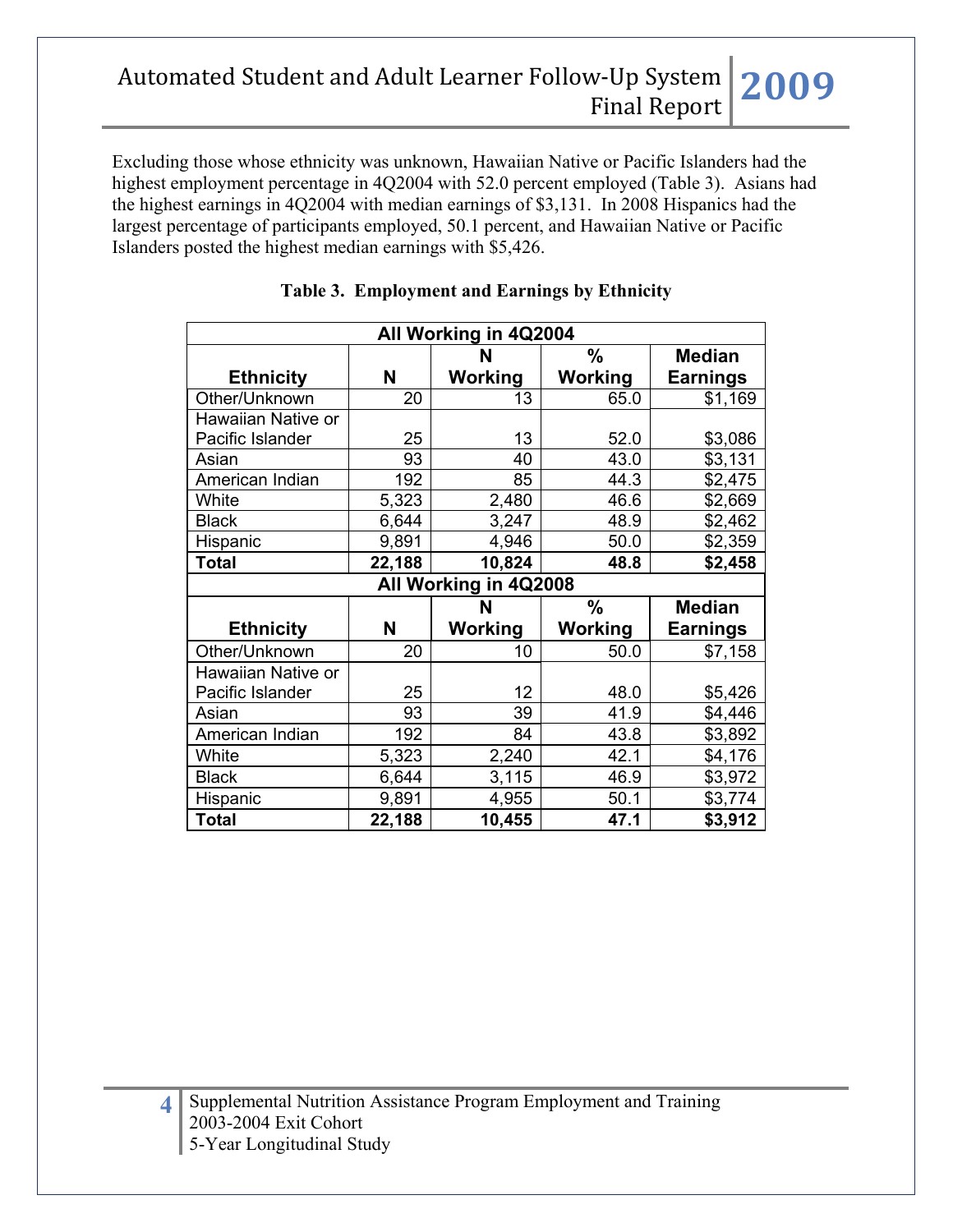Table 4 shows employment and earnings by service received in 4Q2004 and 4Q2008. The largest number of participants had received the Job Search Assistance service, and that group had the median quarterly earnings in 4Q2004 with \$2,464. Participants receiving the Work Experience / Skill Training service had the highest employment in 4Q2004, with 54.2 percent employed. Participants receiving the Job Search Assistance service had the highest median quarterly earnings for the period with \$2,464.

In 4Q2008, Job Search Assistance recipients had the highest employment with 47.1 percent and median quarterly earnings of \$3,912. Occupational/Vocational Training recipients had the highest median quarterly earnings in 4Q2008 with \$4,284.

| All Working in 4Q2004              |        |         |         |                 |  |  |  |
|------------------------------------|--------|---------|---------|-----------------|--|--|--|
|                                    |        | N       | %       | <b>Median</b>   |  |  |  |
| <b>Service Received</b>            | N      | Working | Working | <b>Earnings</b> |  |  |  |
| Non-Vocational Training            | 21     |         | 33.3    | \$1,618         |  |  |  |
| Work Experience / Skill Training   | 24     | 13      | 54.2    | \$2,018         |  |  |  |
| Occupational / Vocational Training | 32     | 13      | 40.6    | \$2,420         |  |  |  |
| Workfare                           | 56     | 25      | 44.6    | \$1,943         |  |  |  |
| <b>Job Search Assistance</b>       | 22,055 | 10,766  | 48.8    | \$2,464         |  |  |  |
| Total                              | 22,188 | 10,824  | 48.8    | \$2,458         |  |  |  |
| All Working in 4Q2008              |        |         |         |                 |  |  |  |
|                                    |        |         |         |                 |  |  |  |
|                                    |        | N       | %       | <b>Median</b>   |  |  |  |
| <b>Service Received</b>            | N      | Working | Working | <b>Earnings</b> |  |  |  |
| Non-Vocational Training            | 21     | 8       | 38.1    | \$2,877         |  |  |  |
| Work Experience / Skill Training   | 24     | 11      | 45.8    | \$3,056         |  |  |  |
| Occupational / Vocational Training | 32     | 13      | 40.6    | \$4,284         |  |  |  |
| Workfare                           | 56     | 26      | 46.4    | \$3,767         |  |  |  |
| <b>Job Search Assistance</b>       | 22,055 | 10,397  | 47.1    | \$3,912         |  |  |  |

### **Table 4. Employment and Earnings by Service Received**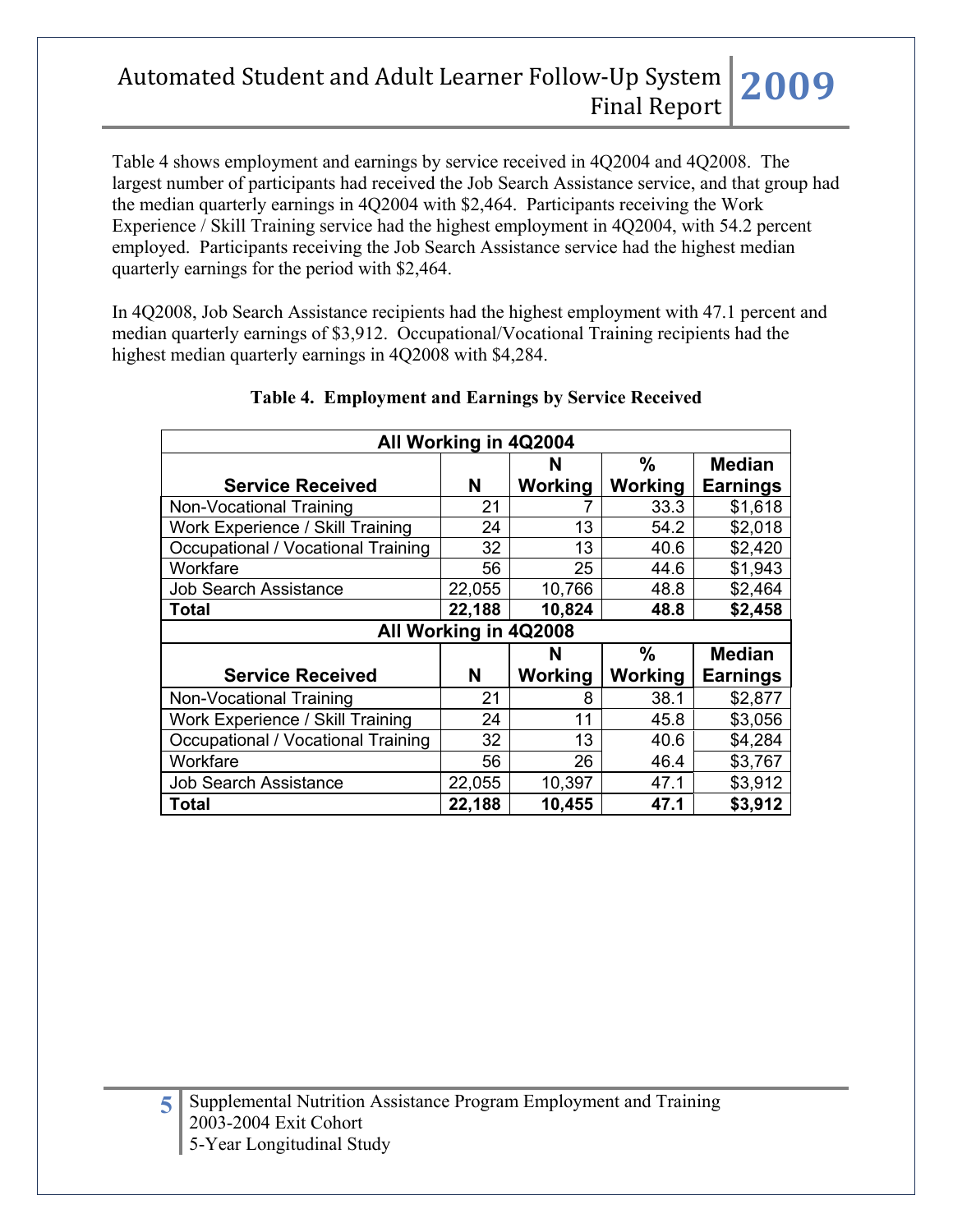Table 5 shows employment and earnings by Local Workforce Development Area (LWDA). Concho Valley LWDA had the highest percentage of program exiters employed at 4Q2004, with 61.2 percent employed. Rural Capital LWDA had the highest median quarterly earnings, \$3,152. In 4Q2008, Concho Valley LWDA again had the highest employment rate with 57.4 percent employed. Brazos Valley LWDA posted the highest median earnings in 4Q2008 with \$4,535.

|                         |                  | All Working in 4Q2004 |                   |                 | All Working in 4Q2008 |                 |         |                 |
|-------------------------|------------------|-----------------------|-------------------|-----------------|-----------------------|-----------------|---------|-----------------|
|                         |                  | N                     | %                 | <b>Median</b>   |                       | N               | %       | <b>Median</b>   |
| <b>LWDA</b>             | N                | Working               | Working           | <b>Earnings</b> | N                     | Working         | Working | <b>Earnings</b> |
| <b>Rural Capital</b>    | 73               | 41                    | 56.2              | \$3,152         | 73                    | 32              | 43.8    | \$3,705         |
| <b>North Central</b>    | $\overline{96}$  | 42                    | 43.8              | \$2,921         | $\overline{96}$       | 41              | 42.7    | \$4,220         |
| Capital Area            | 155              | 87                    | 56.1              | \$2,682         | 155                   | 85              | 54.8    | \$4,380         |
| <b>Brazos Valley</b>    | 168              | $\overline{92}$       | $\overline{5}4.8$ | \$2,701         | 168                   | 88              | 52.4    | \$4,535         |
| Texoma                  | 179              | 87                    | 48.6              | \$2,689         | 179                   | $\overline{75}$ | 41.9    | \$3,689         |
| Concho Valley           | 183              | 112                   | 61.2              | \$2,752         | 183                   | 105             | 57.4    | \$3,745         |
| <b>Central Texas</b>    | $\overline{208}$ | 103                   | 49.5              | \$1,878         | $\overline{208}$      | $\overline{77}$ | 37.0    | \$3,517         |
| South Plains            | 215              | 115                   | 53.5              | \$2,301         | 215                   | 111             | 51.6    | \$3,732         |
| <b>Cameron County</b>   | 216              | 104                   | 48.2              | \$2,240         | 216                   | 103             | 47.7    | \$3,317         |
| Panhandle               | 298              | 156                   | 52.4              | \$2,196         | 298                   | 134             | 45.0    | \$3,824         |
| South East Texas        | 373              | 147                   | 39.4              | \$2,236         | 373                   | 150             | 40.2    | \$3,185         |
| <b>North Texas</b>      | 437              | 195                   | 44.6              | \$2,088         | 437                   | 175             | 40.1    | \$3,810         |
| <b>Golden Crescent</b>  | 442              | 230                   | 52.0              | \$2,392         | 442                   | 224             | 50.7    | \$3,799         |
| <b>West Central</b>     | 484              | 258                   | 53.3              | \$2,176         | 484                   | 249             | 51.5    | \$3,343         |
| North East Texas        | 490              | 222                   | 45.3              | \$2,041         | 490                   | 194             | 39.6    | \$3,509         |
| Middle Rio Grande       | 500              | 247                   | 49.4              | \$1,870         | 500                   | 246             | 49.2    | \$3,019         |
| South Texas             | 541              | 297                   | 54.9              | \$2,242         | 541                   | 277             | 51.2    | \$3,447         |
| East Texas              | 559              | 272                   | 48.7              | \$2,028         | 559                   | 254             | 45.4    | \$3,774         |
| <b>Heart of Texas</b>   | 584              | 275                   | 47.1              | \$2,414         | 584                   | 272             | 46.6    | \$4,049         |
| Permian Basin           | 958              | 527                   | 55.0              | \$2,544         | 958                   | 504             | 52.6    | \$4,127         |
| Deep East Texas         | 1,074            | 465                   | 43.3              | \$2,201         | 1,074                 | 449             | 41.8    | \$3,429         |
| <b>Coastal Bend</b>     | 1,090            | 582                   | 53.4              | \$2,196         | 1,090                 | 568             | 52.1    | \$3,622         |
| <b>Tarrant County</b>   | 1,093            | 549                   | 50.2              | \$2,933         | 1,093                 | 481             | 44.0    | \$4,180         |
| Alamo                   | 1,351            | 806                   | 59.7              | \$2,861         | 1,351                 | 757             | 56.0    | \$4,212         |
| Lower Rio Grande        |                  |                       |                   |                 |                       |                 |         |                 |
| Valley                  | 1,860            | 809                   | 43.5              | \$2,122         | 1,860                 | 891             | 47.9    | \$3,554         |
| <b>Upper Rio Grande</b> | 2,095            | 875                   | 41.8              | \$2,349         | 2,095                 | 924             | 44.1    | \$3,546         |
| Dallas                  | 2,599            | 1,305                 | 50.2              | \$2,888         | 2,599                 | 1,203           | 46.3    | \$4,531         |
| <b>Gulf Coast</b>       | 3,867            | 1,824                 | 47.2              | \$2,794         | 3,867                 | 1,786           | 46.2    | \$4,518         |
| <b>Total</b>            | 22,188           | 10,824                | 48.8              | \$2,458         | 22,188                | 10,455          | 47.1    | \$3,912         |

### **Table 5. Employment and Earnings by LWDA**

**6** Supplemental Nutrition Assistance Program Employment and Training 2003-2004 Exit Cohort 5-Year Longitudinal Study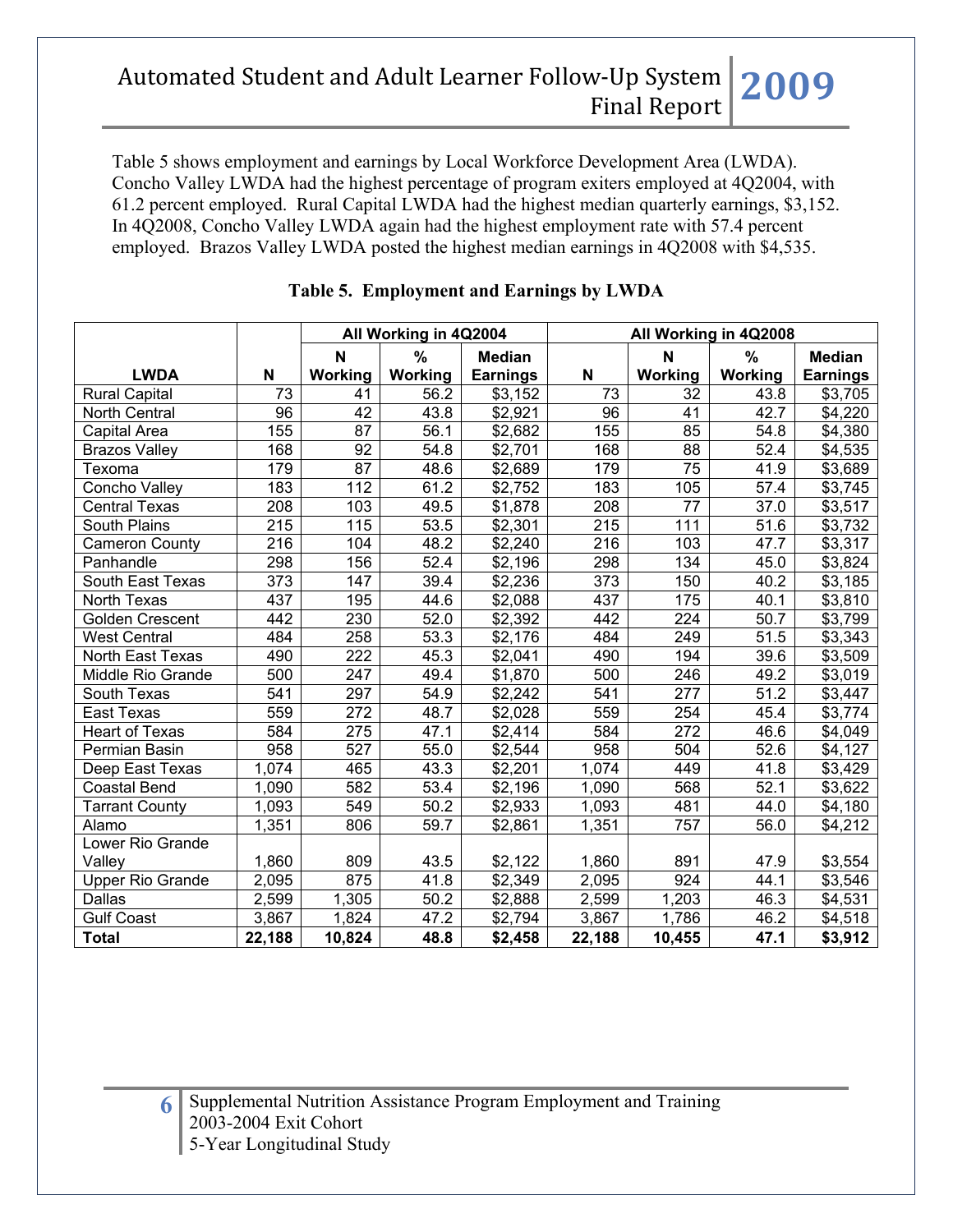Employment Services was the most common industry of employment for program exiters working at 4Q2004 (Table 6). Home Health Care Services and Limited-Service Eating Places were the second and third most common industries of employment. Participants employed in the Other General Merchandise Stores sector had the highest median earnings in 4Q2004 with \$2,890.

| <b>Industry Sector</b>                  | N<br><b>Working</b> | <b>Median</b><br><b>Earnings</b> | <b>NAICS</b><br>Code |
|-----------------------------------------|---------------------|----------------------------------|----------------------|
| <b>Employment Services</b>              | 1,412               | \$1,694                          | 5613                 |
| <b>Home Health Care Services</b>        | 882                 | \$1,346                          | 6216                 |
| <b>Limited-Service Eating Places</b>    | 820                 | \$1,871                          | 7222                 |
| <b>Elementary and Secondary Schools</b> | 483                 | \$2,250                          | 6111                 |
| <b>Other General Merchandise Stores</b> | 406                 | \$2,890                          | 4529                 |
| <b>Full-Service Restaurants</b>         | 380                 | \$1,967                          | 7221                 |
| <b>Nursing Care Facilities</b>          | 252                 | \$2,723                          | 6231                 |
| <b>Gasoline Stations</b>                | 219                 | \$2,466                          | 4471                 |
| <b>Grocery Stores</b>                   | 216                 | \$2,125                          | 4451                 |
| <b>Traveler Accommodation</b>           | 207                 | \$2,148                          | 7211                 |

**Table 6. Top 10 Industries of Employment for All Working in 4Q2004**

Table 7 shows the top ten industries of employment for all working in the 4<sup>th</sup> quarter of 2008. Employment Services was the most common industry sector of employment, followed by Home Health Care Services. Participants employed in the Other General Merchandise Stores sector had the highest median earnings, \$4,269.

|                                         | N       | <b>Median</b>   | <b>NAICS</b> |
|-----------------------------------------|---------|-----------------|--------------|
| <b>Industry Sector</b>                  | Working | <b>Earnings</b> | Code         |
| <b>Employment Services</b>              | 880     | \$2,754         | 5613         |
| <b>Home Health Care Services</b>        | 861     | \$2,021         | 6216         |
| <b>Limited-Service Eating Places</b>    | 615     | \$2,658         | 7222         |
| <b>Elementary and Secondary Schools</b> | 523     | \$3,856         | 6111         |
| <b>Other General Merchandise Stores</b> | 381     | \$4,269         | 4529         |
| <b>Full-Service Restaurants</b>         | 364     | \$2,491         | 7221         |
| <b>Nursing Care Facilities</b>          | 269     | \$3,664         | 6231         |
| <b>Grocery Stores</b>                   | 220     | \$3,447         | 4451         |
| <b>Traveler Accommodation</b>           | 210     | \$2,893         | 7211         |
| <b>Gasoline Stations</b>                | 206     | \$3,698         | 4471         |

#### **Table 7. Top 10 Industries of Employment for All Working in 4Q2008**

**7** Supplemental Nutrition Assistance Program Employment and Training 2003-2004 Exit Cohort 5-Year Longitudinal Study